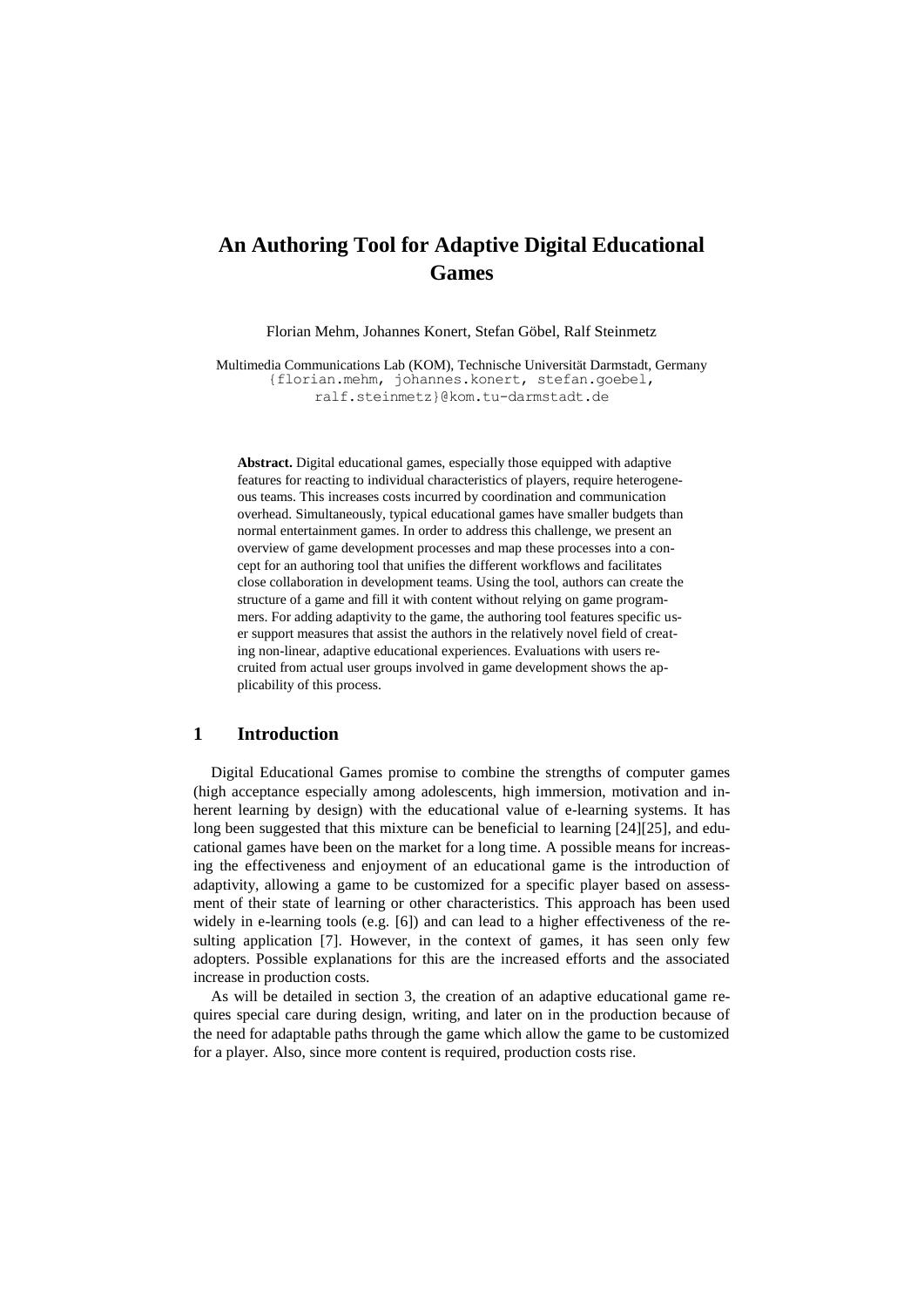We propose that the major hurdles in the production of an adaptive educational game can be overcome by optimizing the production process. This is achieved by mapping the traditional roles and workflows to an authoring tool specialized in adaptive educational games, allowing close collaboration and minimizing overhead due to coordination in game production teams. Section 4 describes a concept for such an authoring tool, which is then realized prototypically in the Serious Game authoring tool StoryTec as shown in section 5.

# **2 State of the Art**

As the focus of this paper lies on authoring tools for adaptive educational games, basic details of game-based learning cannot be expanded upon in detail here for the sake of brevity. For such basics, the reader is referred to Prensky's foundational text in [24] and a current account of developments in [10].

### **2.1 Adaptive Technology in e-Learning**

In the area of e-Learning, adaptivity has been used in many commercial and academic projects [14]. Two areas where this approach has long been researched are adaptive hypermedia systems and intelligent tutoring systems (ITS). As specified in several publications, such systems typically feature several models used for adaptivity. Shute and Towle [26] name the following: A *content model*, indicating the learning domain and interdependencies between knowledge; a *learner model* summarizing characteristics of the learner; and an *instruction model* binding the two previously mentioned by assuring the learner is provided with the right information or assessment at the right time. The actual adaption is then handled by a software component referred to as an *adaptation engine*. Usually, the model of the learner is created by assessment using tests involving computer-readable exercise formats (such as clozes, multiple choice questions or drag  $\&$  drop exercises). This user model is then used to select the content to present to the user.

### **2.2 Adaptive Digital Educational Games**

In the field of adaptive educational games, fewer examples abound. For entertainment games, one of the main fields of work so far has been the work on dynamically adjusting difficulty e.g. [11]. In the field of procedural content generation, current ideas include the application of generation algorithms while the game is running, based on the current state of the game [27]. Lopes and Bidarra [16] provide an overview of challenges and methods in this field.

In addition to the models adaptive e-learning systems use, adaptive (educational) games can also account for play preferences, thereby building a *player model* and using this model for adaptation purposes. The PaSSAGE [28] project uses a model sorting players into one of 5 possible categories, other player modeling approaches use the model presented by Bartle [2].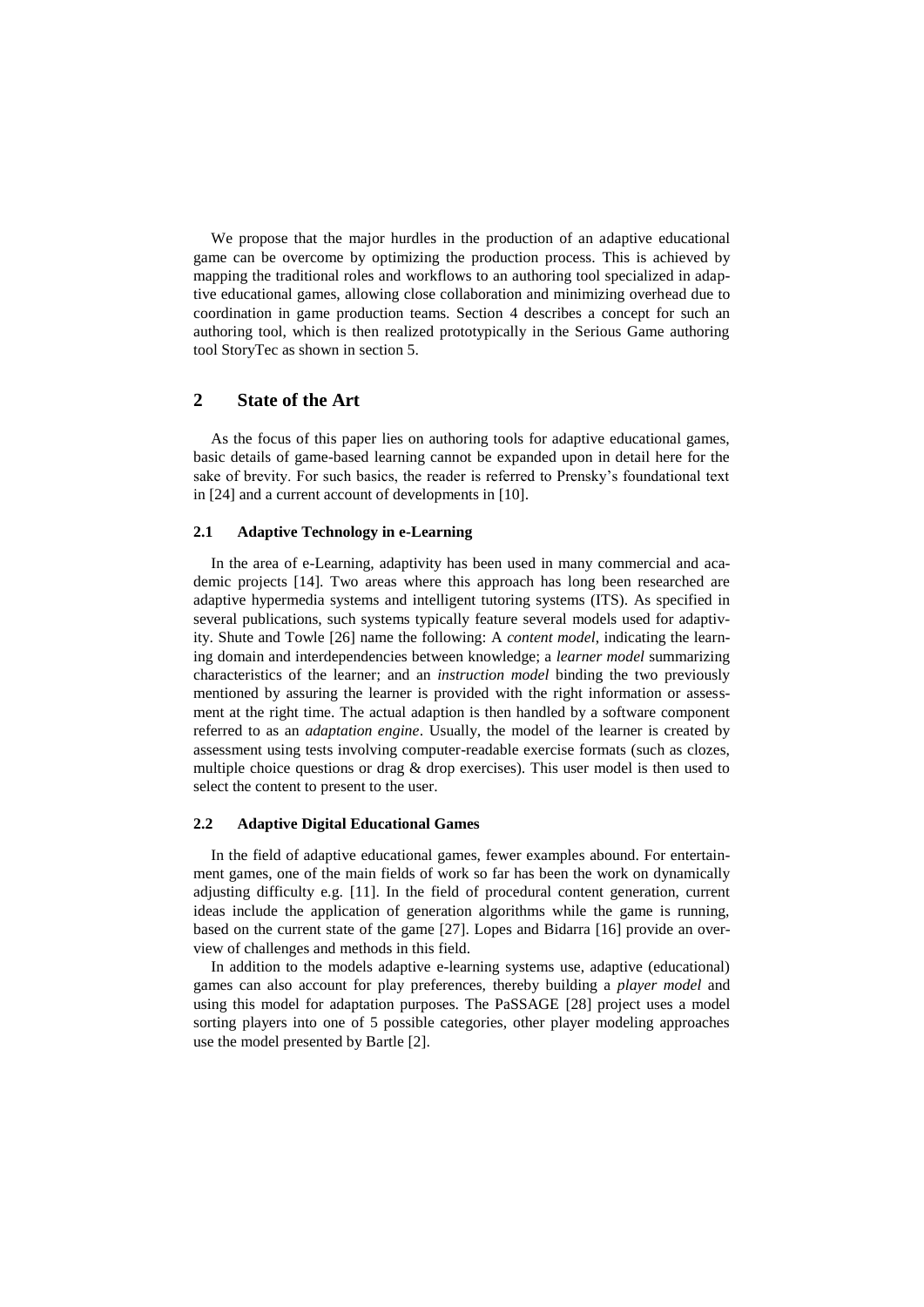Maciuszek [18] describes an architecture for educational games utilizing the strengths of the role-playing game genre that combines game-based learning with work from intelligent tutoring systems in order to create adaptive educational games. The 80Days project [13] created a game architecture allowing adaption of an educational game both on the local level (giving hints, changing difficulties, …) and the global level (different learning paths, …). Bellotti et al. [3] describe a refined architecture for adaptive serious games which treats adaptivity as an optimization problem and proposes to use genetic programming for solving this problem.

What unifies the cited examples is that assessment in the games is handled to be minimally disruptive of the gameplay. This is captured by the notion of *evidence* being collected from the game whenever a player completes or fails a task in the game [23].

### **2.3 Authoring Tools for Educational Games**

In this section, we provide an overview of authoring tools which have been created specifically for the purpose of educational games. Tools in adaptive e-learning are often based on existing e-learning authoring tools which allow the creation of learning objects and add the possibility to control adaptive features. An example of this can be found in [5].

The major example of tools for educational games is the e-Adventure authoring tool [22], which is conceptualized as an authoring tool for adventure games. Using a simplified authoring language which user can program by selecting from a list of possible actions and conditions, non-programmers are addressed by this tool. By confining the tool to one genre, the realization of the authoring process can rely on a set of assumptions which limit the choice of authors and prohibits the creation of games from other genres than adventures. e-Adventure does not provide an automatic means of adaptation; however, adaptivity is possible by using the means of the authoring toolkit.

# **3 Adaptive Digital Educational Games**

This section provides an overview how adaptation can be introduced into educational games, including the specialized requirements on game content resulting from this.

#### **3.1 Narrative Game-Based Learning Objects**

As pointed out in section 2, several possible axes along which adaptation in games can be carried out are available. We propose to choose narration (adaption of the game's story, play (using a player model as described above) and learning. This choice of adaptation axes is consistent with the previously presented concept of Narrative Game-Based Learning Objects (NGLOB), for in-depth information about this readers are referred to [9].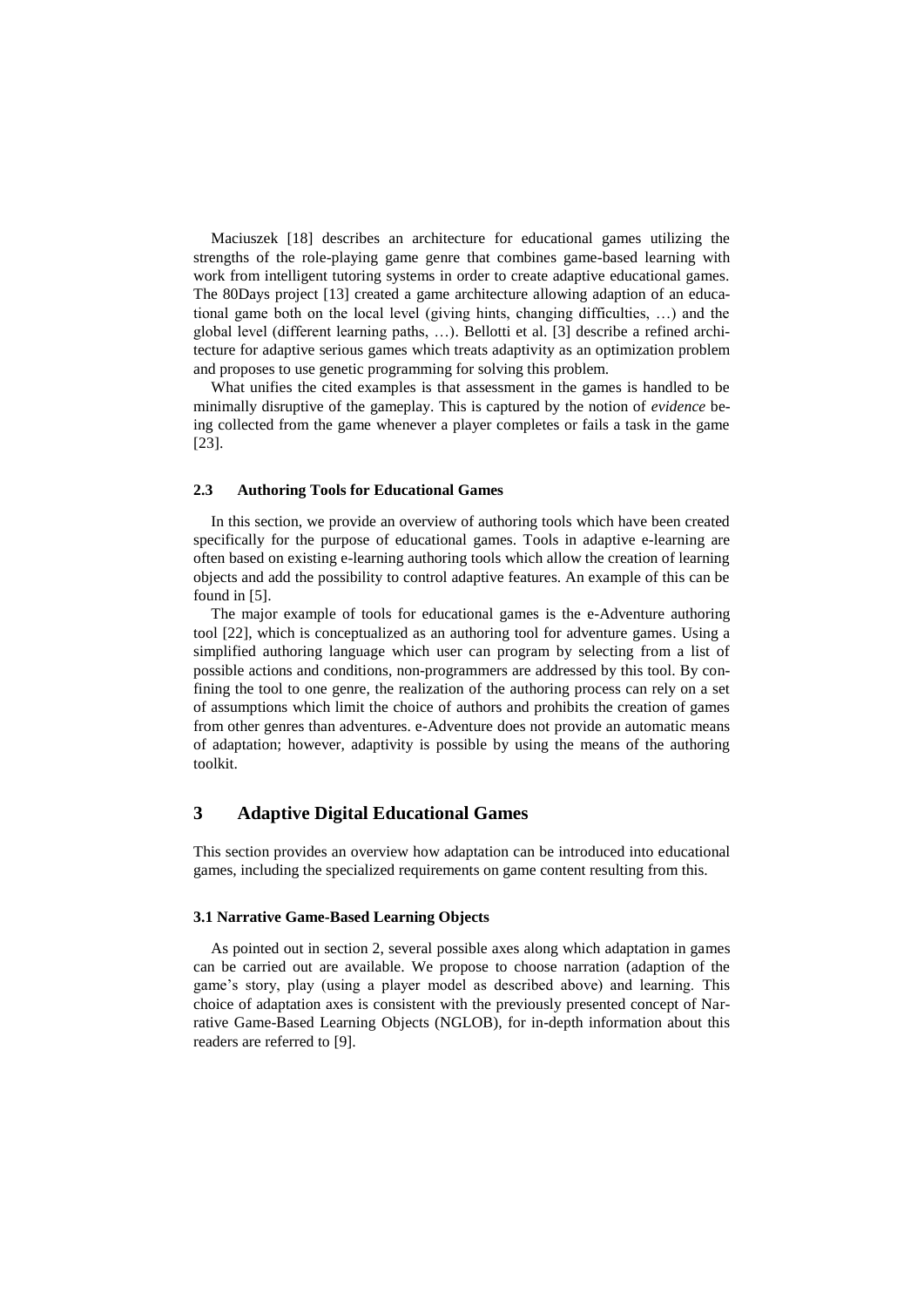In order to structure the game for a game engine that can handle adaptation, a minimal unit of gameplay must be chosen. At a later stage, this allows authors to work on the game content in a similarly structured way, see section 4. In our work we propose the concept of a scene, similar to movies or stage plays. Thereby, a scene has a minimal context, involving a fixed set of characters, props, as well as logical objects necessary for the game engine, such as variables. Scenes can be hierarchically organized to allow better structuring of game content. For example, it is common to have the notion of a level in a computer game, in which graphical assets such as the level geometry or other features, such as background sounds, are shared. By hierarchically organizing scenes, these features are inherited by scenes lower in the hierarchy from those above them.

Each scene can then be seen as a Narrative Game-Based Learning Object and accordingly be annotated with relevant information about the scene for the adaptation algorithm. For storytelling purposes, this involves the narrative context of the scene, i.e. the function in the game's narrative this scene has. In order to formalize this, we make use of available narrative structures, such as the Hero's Journey (as mentioned in [9]). In order to adapt for gaming preferences, we utilize the notion of a player model capturing the different interest of gamers. As an example, the player model presented by Bartle [2] is used. However, the concept is flexible in this regard and allows other, similar models to be used or for authors to create their own player models customized for the game genre or content. Finally, for the purpose of learning, a learner model based on Competency-based Knowledge Space Theory (CbKST) [1] is used in which a scene can have different prerequisite competencies that are required to understand the educational content presented in the scene.

#### **3.2 Adaptive algorithms**

In a non-adaptive game, the unfolding of the game's story is controlled directly by the choices made by the player inside the space of options provided to him or her by the game's author. In the concept described here, this is modeled by transitions between scenes. After a transition has been triggered by an action of the player, the game switches from the old to the new scene.

For making the game adaptive, different possible paths through the game have to be created, each allowing adaptation by choosing a different variation based on the current state of the information about the player. In the presented model involving scenes and transitions as links between scenes, several methods for providing such paths are possible. One model is that of transitions which are marked as "free". Using this kind of transition, an author does not connect a given player input directly with a fixed transition, but rather with a set of possible transitions. Based on the possible scenes indicated by the free transitions and the models of the player, an adaptive algorithm chooses the most appropriate in the current context. This variation has the advantage that an author has a direct overview of the possible points the player can get to from a certain action and plan alternatives explicitly.

The second possible method for authors to indicate adaptive choices to the game engine is by providing pools of scenes. In this variation, instead of modeling each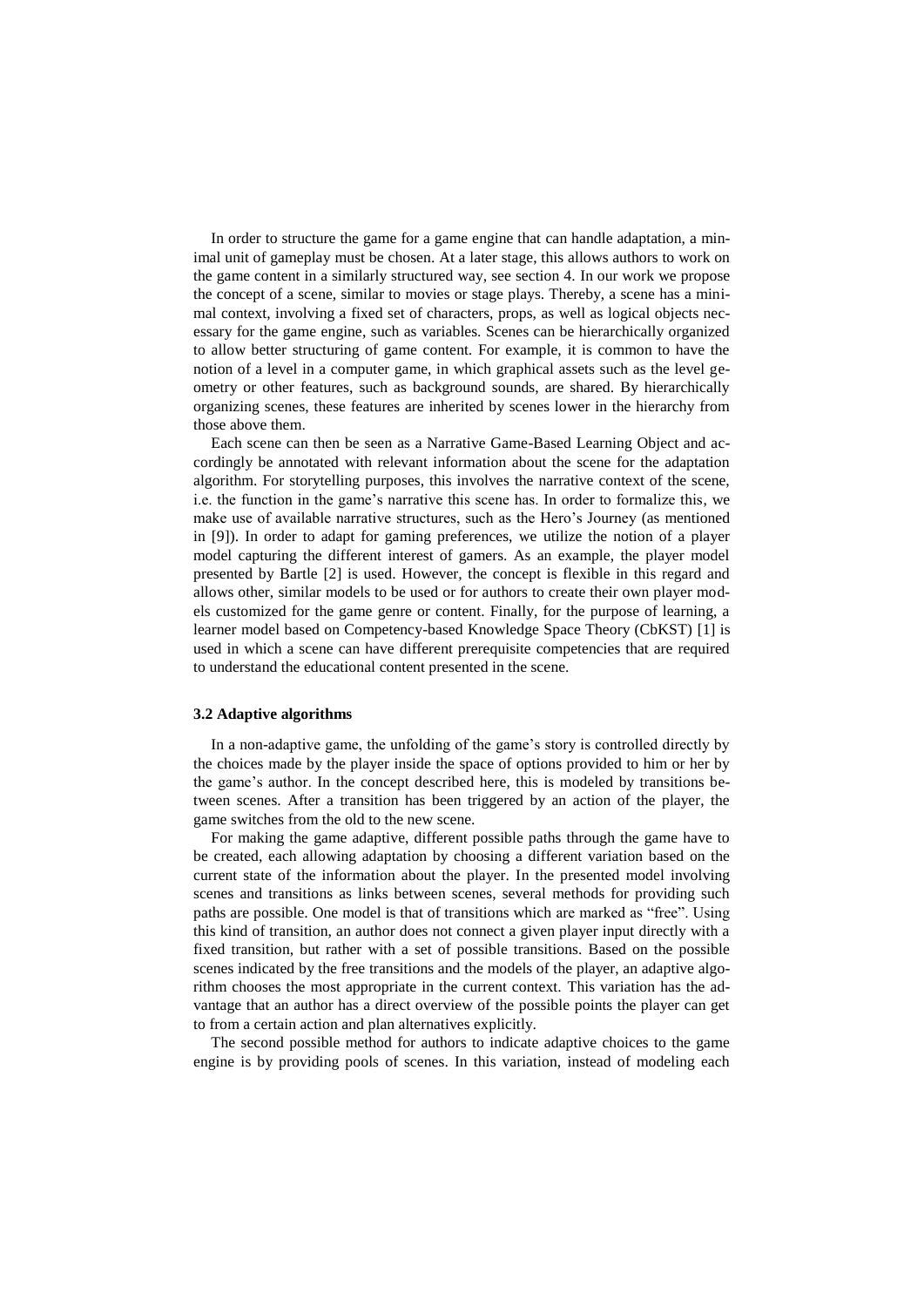possible transition between scenes explicitly, all scenes are placed in a container, thereby implying a net of transitions linking all pairs of scenes. When the game gets to a section of the game modeled in this way, a sequence of free choices from the available scenes can be made before this section is left again. This allows a very modular approach to adaptive game authoring, since a large pool of scenes with different content, gameplay and parts of the narrative can mean that the game is assembled at runtime and can be adapted very specifically to the player in each play session. However, this model is at the same time more abstract for authors (especially those not used to creating non-linear experiences) since no fixed order of the scenes in the pool is apparent, making storytelling, the creation of clearly designed learning paths and a learning curve in the gameplay harder. Here, the use of a rapid prototyping tool as described in section 5.2 becomes paramount for authors to quickly test their choices.

#### **3.3 Assessment**

In order to update the models the adaptive engine uses at runtime, assessment has to take place. In the presented concept, the interactivity in the game (inputs to the game and outputs from the game) is modeled as sets of stimuli and responses. Each stimulus is an action carried out by the player, such as clicking a button in the game. Responses are sequences of actions, high-level instructions for changes in the game.

Each action by the player which can be interpreted to yield information about his or her current state is annotated with the corresponding information. For example, finishing a task requiring knowledge of certain facts indicates that the player has gained this knowledge while playing, while a choice between different story continuations with varying levels of action or social interaction can give information about the player's game preferences. In essence, this provides the adaptive engine with an interpretation of game evidence [23] as noted in section 2.2.

Each of the updates to the user models of the player should be balanced with previous information in order to lower the effects of errors of measurement and of concept drift [4], i.e. when a player initially prefers action-laden sequences and later grows more interested in social interaction. Therefore, different update strategies are possible. We propose a simple weighted update function, which takes into account the old value of a certain attribute of the player model with a weight alpha and the updated value with weight *1 – alpha*. The factor *alpha* then determines the importance of older information compared with newer updates.

# **4 Authoring Processes**

The following section describes game development processes that are usually found in the creation of educational games and how these processes are mapped in the authoring concept described in this paper. The analysis of game development processes is based on various accounts, including [12] and a study carried out by the authors with a German educational game studio.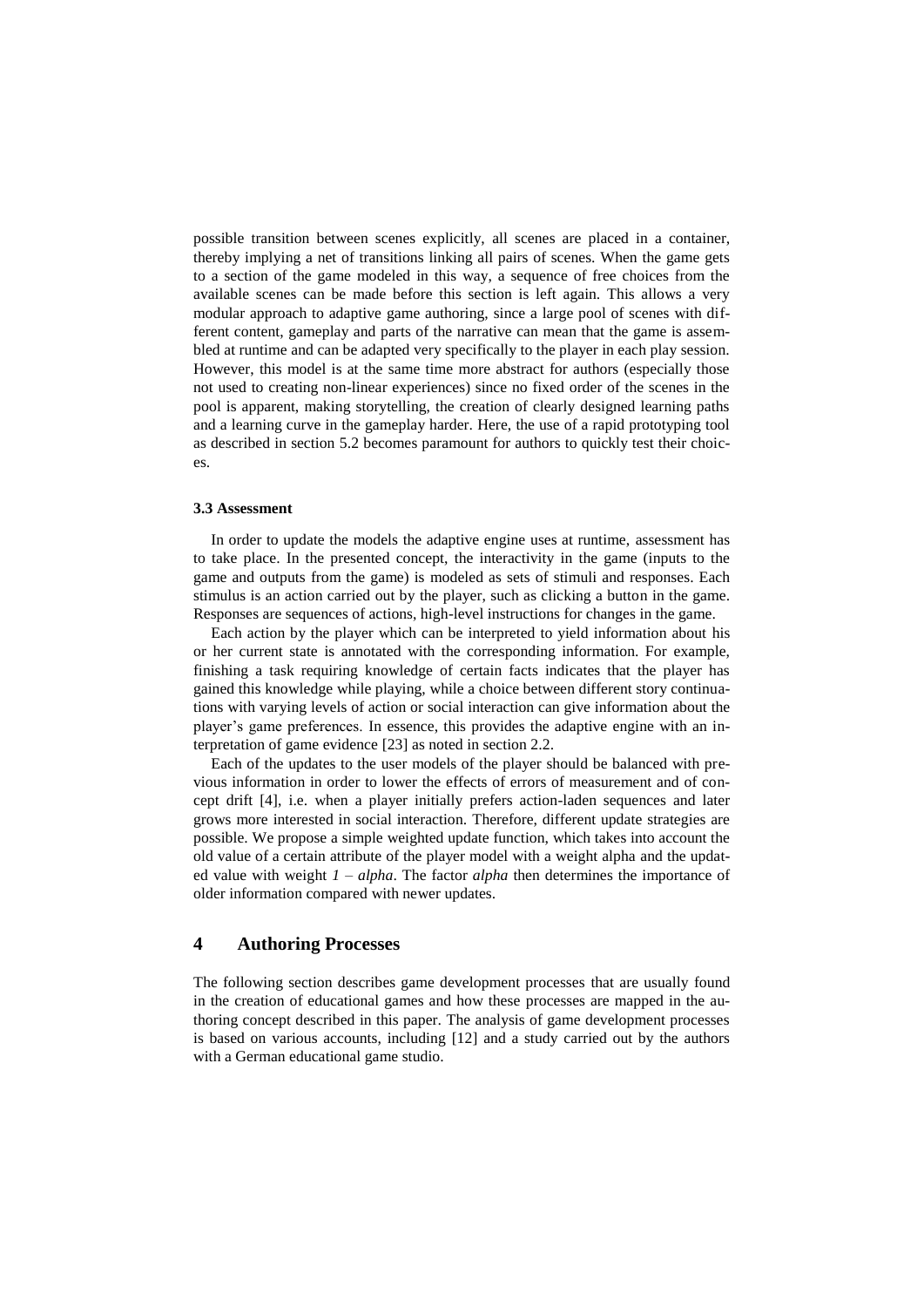#### **4.1 Educational Game Development Processes**

The game development of an educational game in general is similar to a regular entertainment digital game, with the additional challenges of providing educational content. Traditional roles found in game development include *game designers*, who are tasked with setting up the game's story, world, characters and gameplay. *Technicians*, i.e. game programmers and associated roles, are then tasked with creating the technical infrastructure of the game and realizing the gameplay, while *artists* (graphical artists, sound artists, …) create the necessary assets such as 3D models or sounds for the game. Finally, the game's quality is assured by *testers* before being released.

In the creation of an educational game, the above user groups receive new tasks and simultaneously new groups are added. This already indicates the increased complexity compared to entertainment-only games. The development team is augmented with *domain experts*, who introduce specialized knowledge about the target domain, as well as *pedagogues* in order to establish an educational design of the game. Common tasks for these groups include the creation of exercises or exercise pools, whereby in practice commonly general purpose tools are used for the creation and dissemination of the created content to the rest of the team.

The core game development team, as mentioned above, also receives more tasks as compared to the development of an entertainment-only game. Since one major purpose of the educational game is the presentation of educational content, the game design has to be adjusted for this, either by providing possibilities for placing learning content in the game or by adapting the gameplay itself in such a way as to be educational. An example for the former could be an adventure game placing educational content in the dialogue with a character, while an example for the latter is a physics game involving actual simulated physics-based puzzles the player has to solve by simulation.

The necessity for close integration of educational content continues from the design to all aspects of the game, including the art production required to produce assets which conform to the educational content and the game programmers realizing educational features or adding mechanisms for adaptivity.

#### **4.2 Challenges related to Adaptivity**

When adding adaptivity to a Digital Educational Game, another layer of complexity is introduced in the processes. The design (especially concerning the narrative and the gameplay) has to be adjusted towards allowing adaptivity by providing several different ways to play the game or by different variations for the paths the players can take through the game.

Another challenge for designers and storywriters lies in the dynamic and algorithmic nature of adaptivity. The effect of the narrative paradox captures this to a certain degree [17]: while in a classical, linear medium such as a movie the consumer of the entertainment product has no freedom in choosing how the experience continues, a player in a game can influence the continuation of the game. This leads to the author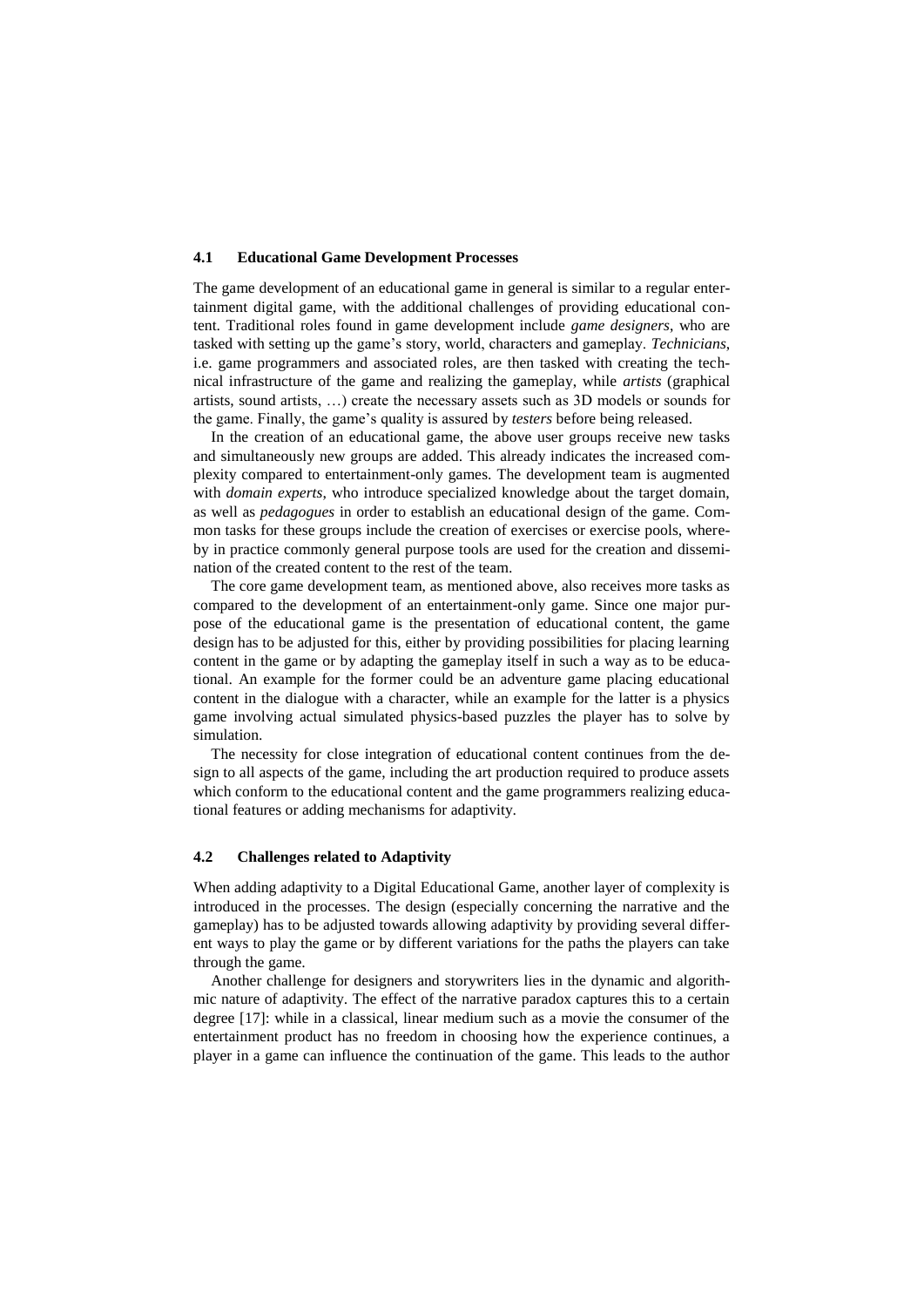of the game not being completely in control of the narrative, but having to foresee the possible actions of the player and providing the gameplay and story for each action. On top of this, adaptivity adds an element of uncertainty for the author since the actual continuation of the game depends on the current state of the user models, thereby potentially differing in each play session. Authors, especially those trained mainly with classical media, can find it difficult to retain an overview of the whole game and the flow of events in the game with the player and the adaptive algorithm influencing it continually. This effect can similarly be observed in e-Learning [8].

### **4.3 Mapping Authoring Processes into Authoring Tools**

The challenges addressed in this section have been mapped into the authoring tool concept described in this paper and realized in the authoring tool StoryTec. In the following, we provide an overview how processes have been mapped into a unified authoring tool. Foss and Cristea [8] present a set of imperatives how e-learning authoring tools should support authors of adaptive content. These imperatives are in line with our concept.



**Fig. 1.** Some of the possible mappings between user groups and the components of the described authoring tool. Note that not all combinations are shown, for example, game designers could also use StoryTec and StoryPlay in conjunction for storyboarding and rapid prototyping.

Figure 1 shows some of the mappings between users in the educational game development process and the components of the authoring tool. In general, user groups are separated in the way they interface with the authoring tool in order to contribute work towards a game. On a technical level, game programmers are tasked with building a basic framework on which the game can be run. This includes an environment in which the game can be executed (a game engine) as well as templates encapsulating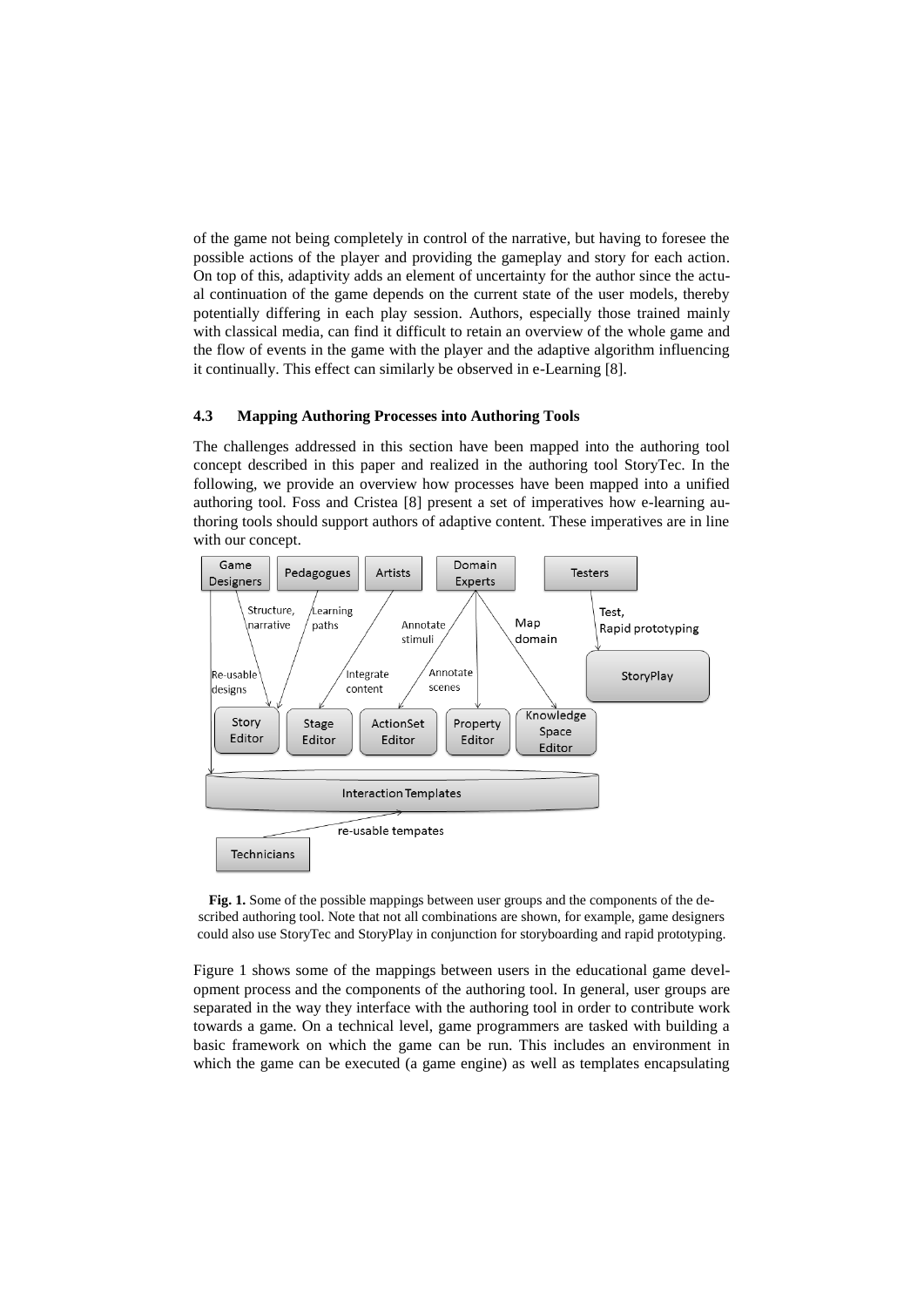various types of gameplay found in the game. Of course, the selection and specifics of these templates are governed by the initial game design carried out by game designers. These templates are programmed and integrated into StoryTec to be used in the creation of a specific game [21].

On the other hand, most users found in the game development process collaborate by using the authoring tool directly via its normal interface. Game designers set up the structure of the game and the individual levels/rooms by the visual interface. Artists add to these structures the finished assets, for example background graphics for the rooms the designers created. By providing a visual programming approach, game designers can directly manage the high-level flow of the game, while lower-level details are then handled by the interaction templates provided by the programming team.

For domain experts and pedagogues, special components are provided. For example, the creation of a knowledge structure for the learner model on which adaptation is based can be carried out in a graphical editor which visualizes the structure of the game's learning domain. Apart from this, they work in the same environment as game designers and therefore both groups are able to see the results of each other's work and collaborate. This helps in creating a common basis for communication about the tasks at hand.

Adaptivity is a central part of the authoring tool and therefore visible to all user groups. By means of the Story Editor providing a visual overview of the whole story and all paths through the game as well as the adaptive parts, users are supported in retaining an overview of the adaptive features of the game. The added effort for the creation of different, adaptable paths through the game is mitigated by variations being quickly creatable using the interaction templates and the possibility of copying and varying existing structures. Finally, a rapid prototyping tool with specialized visualization for adaptive algorithms and user models assists authors in understanding how the game will typically react during a game session by quickly testing out variations, with a prototype version of the game.

# **5 StoryTec**

 $\overline{a}$ 

### **5.1 Authoring Tool**

In this section, the authoring tool StoryTec<sup>1</sup> (cf. [19] among others) is described as a realization of the concept shown above, incorporating the workflows and processes as detailed in the last section. Special focus will be laid on the support of the creation of adaptive educational games.

The main user interface of StoryTec as seen in figure 1 is the principal interface for all user groups collaborating directly in the authoring tool, including game designers, artists and domain experts. Therefore, all important information is provided visually in the interface, and all functions for editing the game rely on simple concepts instead of programming languages or other more technical systems.

<sup>1</sup> Available at http://www.storytec.de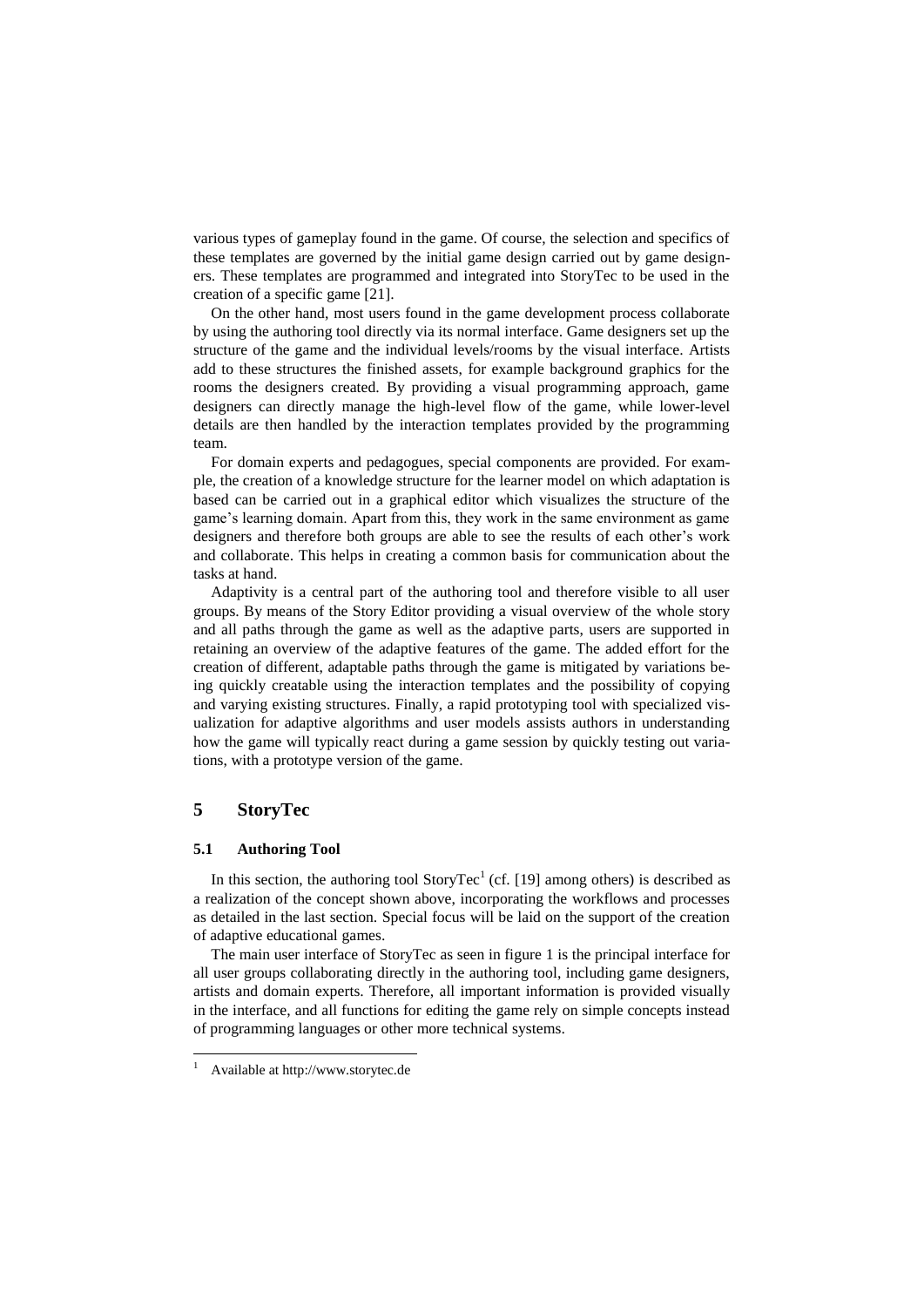The main overview of the whole project is the Story Editor, in which scene hierarchies, objects and transitions are created and visualized. Authors create the structure of the game in this editor or re-use a provided structural template. Furthermore, the adaptive systems of free transitions and scene pools are available directly in the Story Editor, allowing all collaborating users to see and manipulate them.

The process of defining scene contents is carried out in the Stage Editor and relies on the interaction templates included in StoryTec or added by game programmers for a specific game (genre). Therefore, this allows quick editing of the content of the game, since each scene is equipped with an interaction template handling the details of gameplay implementation in the game, only requiring the input of the necessary content and settings. Since this approach of encapsulating gameplay allows the creation of several games in the same genre, it can lower the costs of production by fostering re-use and more rapid development cycles.



**Fig. 2.** The main components of the user interface of StoryTec (from top left in clockwise direction): Stage Editor, Objects Browser, Property Editor, Story Editor.

The two other user interface elements in the standard configuration of StoryTec are the Objects Browser and Property Editor. The former is used for providing an overview of all available content objects and for adding them to any scene via drag & drop, while the latter is used to change parameters for objects and scenes.

Interactivity on a low level (graphics rendering, sound playback, camera control in 3D games) is intended to be handled by the game engine and the interaction templates due to their inherent complexity. Authors are empowered to configure high-level rules by using the ActionSet Editor (cf. figure 3), which connects each Stimulus (cf. section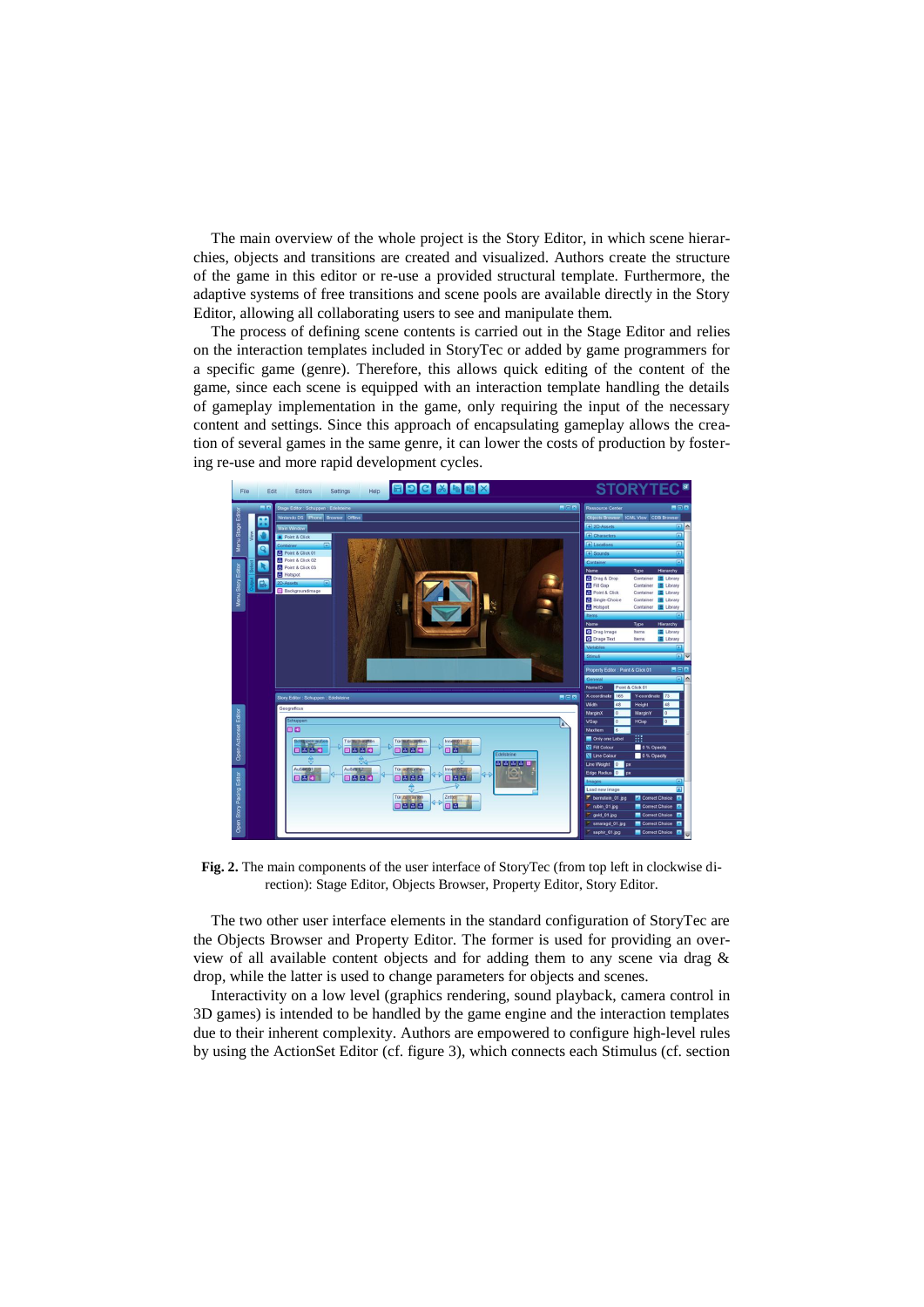3) with a set of Actions that should be applied in the game at runtime. Boolean conditions allow branching, thereby reacting to the current state of the game. Additional Actions are provided for assessment purposes, i.e. to update the user models for adaptivity. These actions are to be used whenever a Stimulus can be interpreted to indicate a change in a user model (e.g. a player solving a task that requires understanding a certain piece of knowledge). Since this system again is available to all collaborating users and does not require previous knowledge in game programming, it can increase collaboration and support rapid prototyping by allowing designers to quickly test game prototypes without waiting for a programmed prototype.



**Fig. 3. Left:** The ActionSet Editor of StoryTec, enabling non-programmers to structure the interactive flow of the application. **Right:** The Knowledge Space Editor. Boxes indicate facts or competencies, arrows indicate dependencies between them.

Specific support for the creation of educational games is offered in the Knowledge Space Editor (cf. figure 3). This editor assists in modeling the knowledge domain the game is based on by visualizing competencies and facts and the dependencies between them as a graph of boxes and arrows. A dependency here indicates that a certain competency A has to be understood before competency B can be addressed, a notion found in Competency-Based Knowledge Space Theory.

### **5.2 Runtime Environment**

The complete StoryTec prototype also includes a full runtime environment for playing games created with the authoring tool. This includes, on the one hand, a player application intended to be used for evaluation purposes and as a rapid prototyping tool, and a multi-platform player application on the other hand.

As a basis for all provided player applications, several components are important to mention. The projects which are created by StoryTec are interpreted by a component referred to as Story Engine, which is linked to the game engine. The Story Engine acts as a high-level command instance, dispatching commands to the game engine and other components based on the parameters and actions the authors have set up in StoryTec. Concretely, it relays all gameplay commands to the game engine and the interaction template implementations included in the game engine and receives stimuli back from the game engine. For adaptivity purposes it includes the user models of the players whose updates it carries out based on information from the game as well as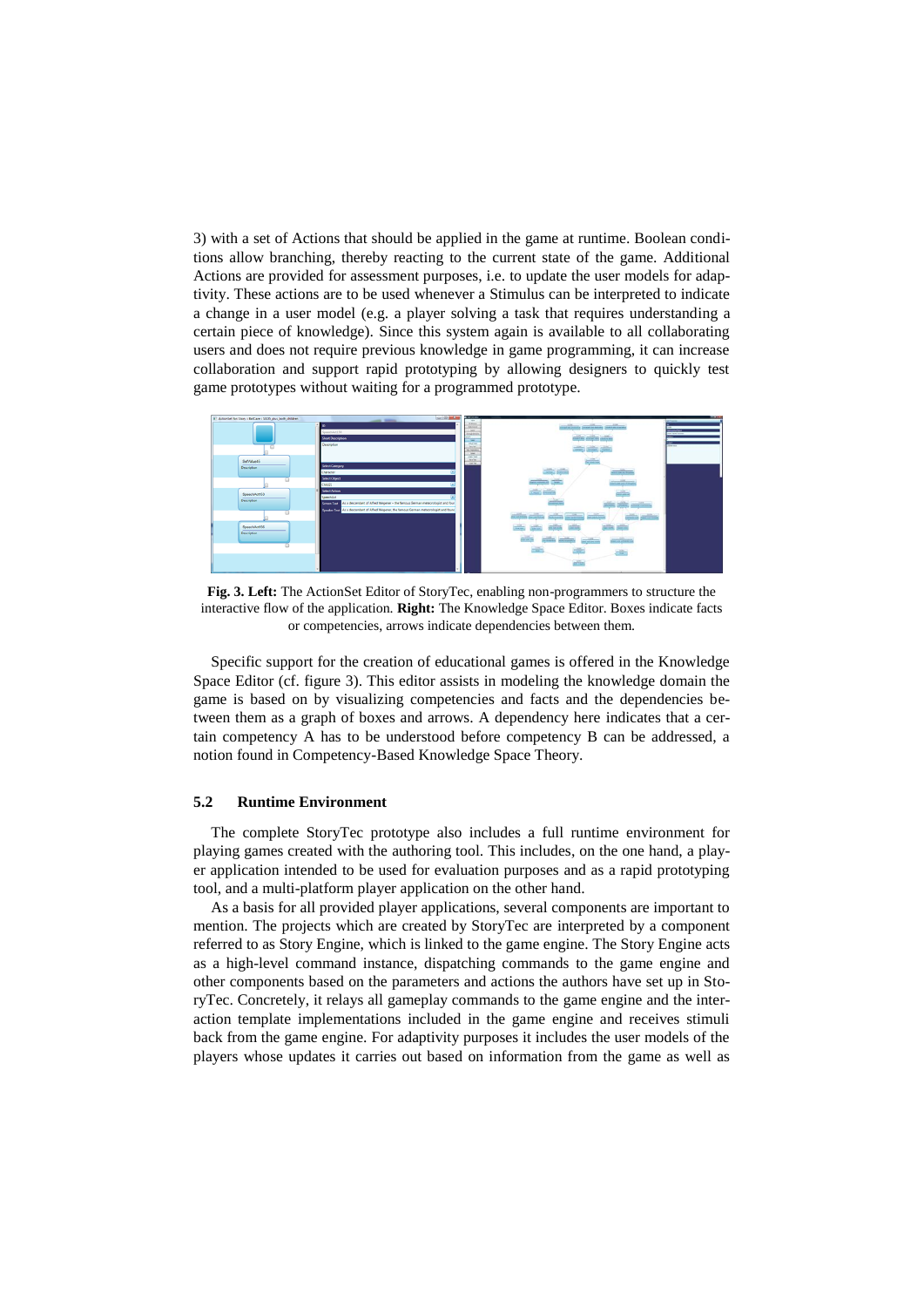the algorithms for choosing how to continue in the game. Whenever an update in the game calls for an adaptive choice, all possible variations are considered (all free transitions or all scenes in a scene pool) and assigned a numerical value indicating their appropriateness when seen from a narrative, learning or play perspective. Depending on the overall goal of the play session, these values are then weighted in order to result in a choice of next scene. The chosen scene is that which yields the highest weighted sum of all values and conforms to all further constraints (e.g. not visiting the same scene again in a scene pool). For details of this process, see [9].

As described above, this basic architecture is realized in two player applications. The "StoryPublish" player is intended for cross-platform publishing a finished game. The second provided player application, "StoryPlay" [20], features a two-part user interface. One part is reserved for the gameplay and is therefore similar to Story-Publish. The second part visualizes current information such as the state of the user models, the history of previous choices by the adaptation algorithms as well as the state of variables. This tool can therefore aid authors in evaluating games concerning the effects of adaptivity by allowing checking the results of annotations and user models early during development. A slider allows quick tuning of the weights associated with the adaptive choices along the narrative, educational and play adaptivity axes.

# **6 Evaluation**

Several evaluations of the presented approach have been undertaken (see also [19]). In the following, results of the evaluation studies will be highlighted. The subjects of the first evaluation were students involved in a course on Serious Games without previous exposure to StoryTec, with the study's focus being the general usability of StoryTec. It was carried out with 26 participants (1 female, 25 male, m = 25.2 years,  $SD = 3.71$  years).

| <b>Basic principle</b>            | Mean value | <b>Standard deviation</b> |
|-----------------------------------|------------|---------------------------|
| Suitability to the task           | 4.74       | 0.88                      |
| Self-description                  | 3.51       | 0.93                      |
| Controllability                   | 5.48       | 0.77                      |
| Conformity with user expectations | 4.55       | 1.06                      |
| Error tolerance                   | 3.42       | 0.80                      |
| Suitability for individualization | 4.42       | 0.72                      |
| Suitability for learning          | 5.14       | 0.78                      |

**Table 1.** Results of the usability questionnaire (Values range from 1 to 7)

The test was carried out with a variation of the "Thinking Aloud" method. The participants were assigned one of three roles: one participant read out the tasks aloud, the executing participant was given control of the computer running StoryTec, and an observer was asked to watch closely and give comments to the other two participants. In this way, the participants were encouraged to have conversations about the tasks at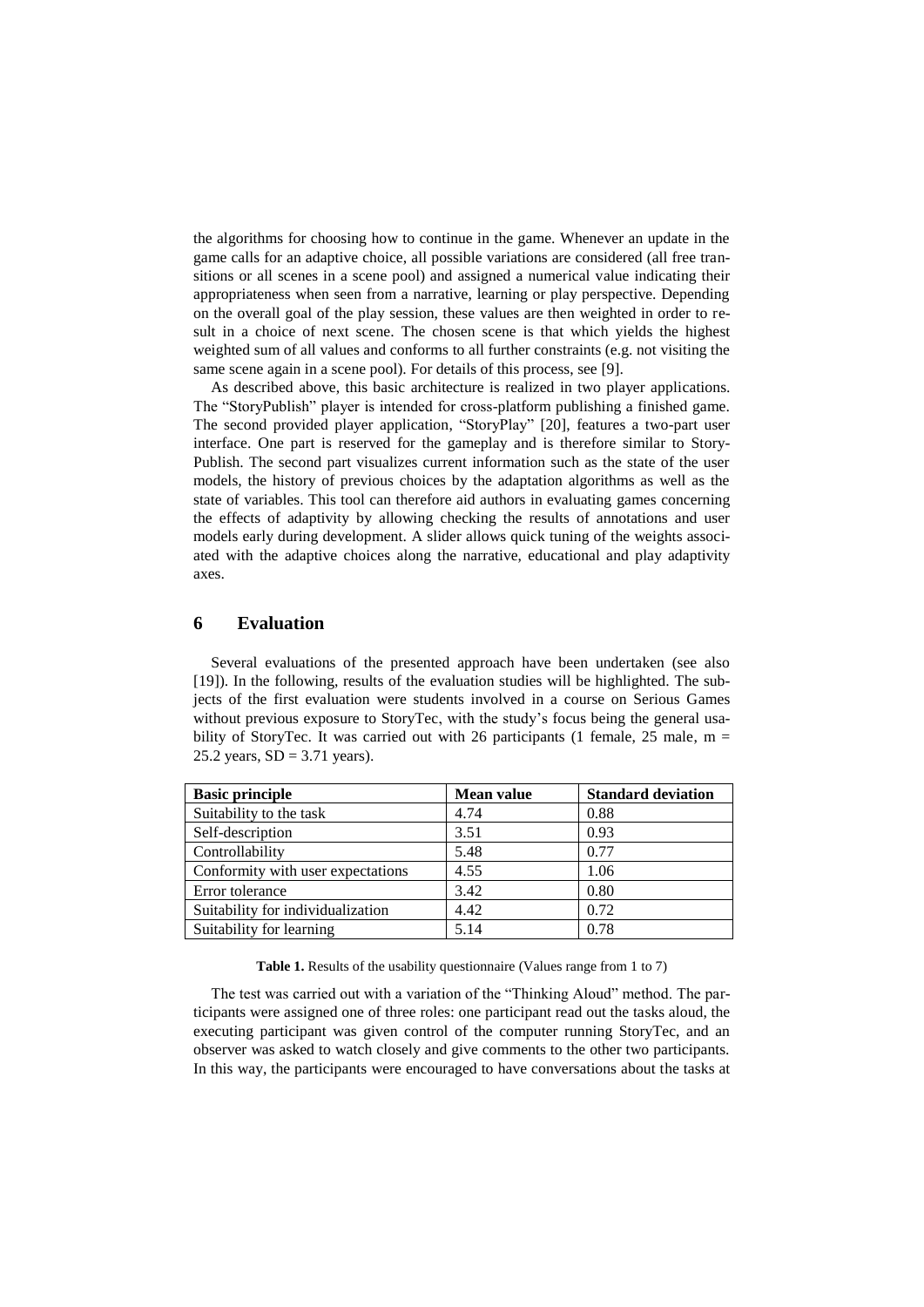hand and how they could be solved in StoryTec. Afterwards, the participants were asked to rate StoryTec in a questionnaire based on the usability standard ISO 9241- 10.

The results of the questionnaire, aggregated to the seven basic usability principles of the standard, are shown in table 1. The examination of the questionnaire results shows that there is a tendency of the study participants to rate the ergonomics of StoryTec positively.

In the second study, three professional game developers (aged 31, 37, 46; 2 male, 1 female) were first asked to complete a short series of tasks in StoryTec and give feedback by thinking aloud and commenting on their experience. After this first stage, the participants were lead through a guided interview during which they were questioned on the usability of StoryTec in their individual domains (including game design and game programming of educational games) as well as their assessment of the effects of using StoryTec for the creation of an educational adventure game. All participants commented that they were very interested in the approach of StoryTec and that they could imagine a finished version of the software being used in actual development of educational games. In the evaluated state the participants were able to imagine the tool being best suitable for storyboarding and prototyping. For the use in game production, they would require more detailed parameters than the prototype version offered.

Apart from tests concerning only the usability of StoryTec when seen in isolation and a focus group evaluation, a larger comparison study with the goal of comparing StoryTec with e-Adventure was carried out. A set of  $N = 47$  test subjects were recruited from a university course on serious games (8 male, 39 female, age range from 21 to 32 years (m= 24.79; SD= 2.62;)). The experiment set-up consisted of a task that was phrased to be equally accomplishable in both tools which consisted of three tasks moving from simple to more complex interaction with the respective authoring tool. During each evaluation session, a group of up to 8 participants (each with an individual PC) was instructed to work for 25 minutes on the tasks in the first authoring tool and then for 25 minutes in the other authoring tool. The order in which the tools were evaluated was randomized per group of participants, with  $n(1) = 25$  participants starting with StoryTec and  $n(2) = 22$  starting with e-Adventure. After this, the participants were asked to fill out a questionnaire with individual sections for each authoring tool, again based on the areas of the ISO 9241-10 standard. Additionally, some background information, an assessment of the perceived level of mastery of the respective authoring tool and a comparative question between the authoring tools and demographical data was asked for.

Initial results indicate that StoryTec ( $m= 4.58$ ; SD=1.17;) was preferred compared to e-Adventure ( $m= 4.21$ ; SD=0.78;) by the participants ( $p= .084$ ). Male participants were observed to rate StoryTec higher  $(p=.023)$  while female participants did not see a significant difference between the two tools  $(p > .20)$ , which could be due to the low ratio of female participants. This interaction between gender (male, female) and tool (StoryTec, e-Adventure) borders significant (p=.072).

This evaluation also included performance data, including the time participants required for solving each task and the resulting project files, which are reviewed based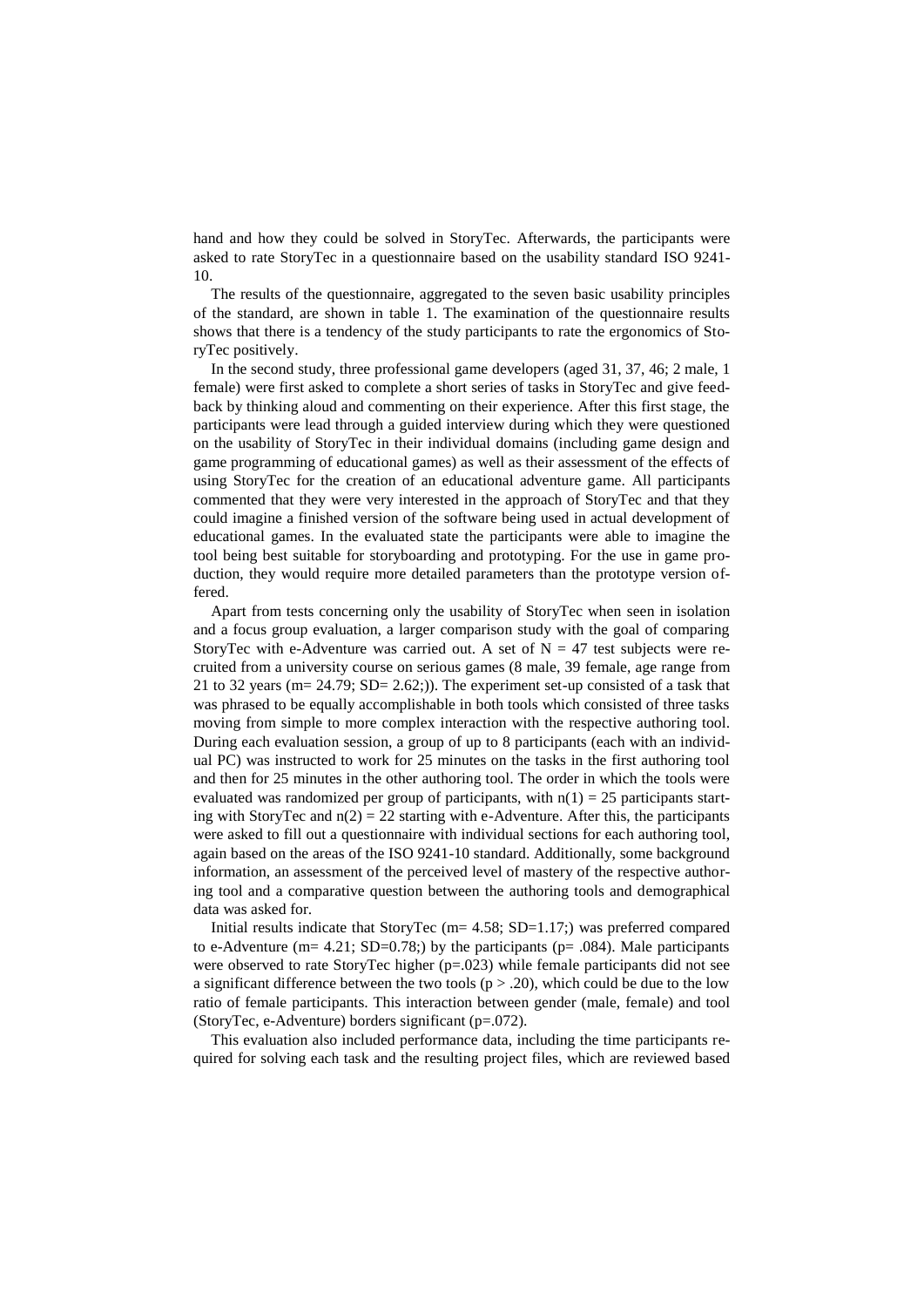on an objective set of rules for completeness and correctness. The result of this analysis has not yet been fully compiled and is therefore excluded here.

# **7 Conclusion**

In this paper, we have presented an approach that maps the processes commonly found in the development of adaptive educational games into a unified authoring tool which allows structured and transparent collaboration between the involved user groups. It addresses the major problems found in the development of educational games, namely the higher costs of production due to differing tools and operation methods of different groups and the increased need for communication in order to collaborate effectively. Furthermore, the challenges faced when creating an adaptive game, including the need for authors to retain an overview of the game in its adaptive form and to create additional content for adaptive variations was included in the concept.

The concept has been realized as the authoring tool StoryTec and the associated player applications: StoryPublish for cross-platform publishing and for actual players; StoryPlay as a rapid prototyping and evaluation tool for authors. Evaluations of StoryTec have shown that users from the actual involved user groups (game developers, domain experts) have assessed the usability and usefulness of StoryTec in educational settings positively.

### **References**

- 1. Albert, D., Lukas, J.: Knowledge spaces: theories, empirical research, and applications. Routledge (1999).
- 2. Bartle, R.: Hearts, clubs, diamonds, spades: Players who suit MUDs. Journal of MUD research. 1, 1, 19 (1996).
- 3. Bellotti, F. et al.: Adaptive Experience Engine for Serious Games. IEEE Transactions on Computational Intelligence and AI in Games. 1, 4, 264-280 (2009).
- 4. Black, M., Hickey, R.J.: Maintaining the performance of a learned classifier under concept drift. Intelligent Data Analysis. 3, 6, 453-474 (1999).
- 5. Bontchev, B., Vassileva, D.: Courseware Authoring for Adaptive E-learning. 2009 International Conference on Education Technology and Computer. 176-180 (2009).
- 6. Brusilovsky, P.: Developing adaptive educational hypermedia systems: From design models to authoring tools. Information Sciences. 377-409 (2003).
- 7. Conlan, O., Wade, V.: Evaluation of APeLS An Adaptive eLearning Service based on the Multi-model, Metadata-driven Approach. In: De Bra, P. and Nejdl, W. (eds.) Third International Conference on Adaptive Hypermedia and Adaptive Web-Based Systems (AH2004). pp. 291-295 Springer, Berlin / Heidelberg (2004).
- 8. Foss, J.G.K., Cristea, A.I.: The Next Generation Authoring Adaptive Hypermedia : Using and Evaluating the MOT3 . 0 and PEAL Tools. Complexity. 83-92 (2010).
- 9. Göbel, S. et al.: Personalized, Adaptive Digital Educational Games using Narrative, Gamebased Learning Objects. Entertainment for Education. Digital Techniques and Systems 5th